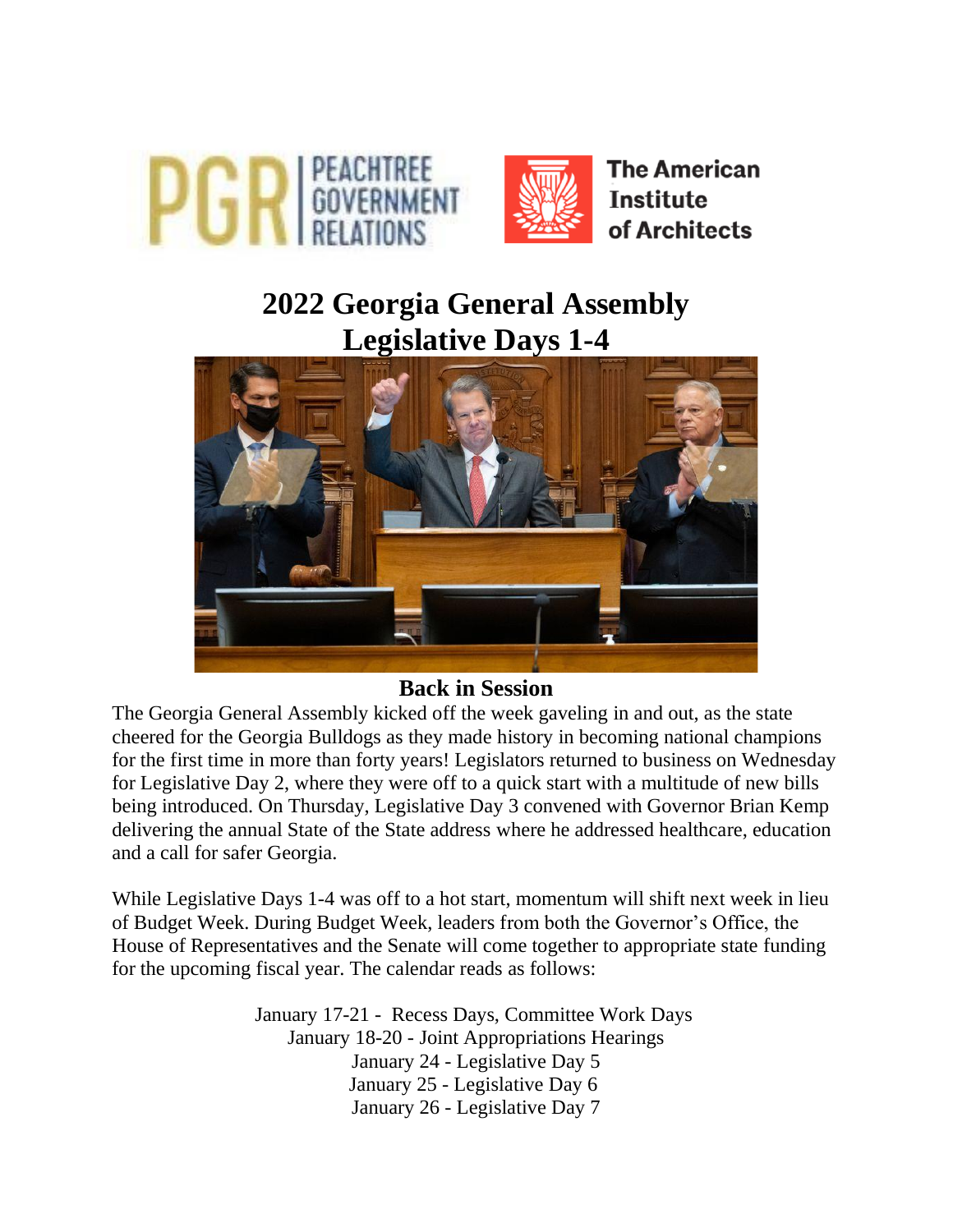

## **Eggs & Issues**

On Wednesday, January 12th, the Georgia Chamber of Commerce held its annual "Eggs & Issues" event. The event offers leaders across the state an opportunity to reveal their priorities ahead of the beginning of session. The lineup included Governor Brian Kemp, Lt. Governor Geoff Duncan, House Speaker David Ralston, US Senator Raphael Warnock, Atlanta Mayor Andre Dickens, and Chamber President and CEO Chris Clark.

Amongst the speakers, Mayor Andre Dickens emphasized the importance of both public safety and rebuilding a relationship between the City of Atlanta and state leaders. Mayor Dickens used the event as an opportunity to unveil plans for a new police precinct in Buckhead eliciting applause from the audience. In rebuilding the relationship between Atlanta City Hall and state leaders, Mayor Dickens said: "To Georgia lawmakers in this room this morning, there are about 400 steps between Atlanta City Hall and the Gold Dome…I don't mind crossing the street to come see you to engage with you in person. And I hope you don't mind to come over to City Hall and do the same with me."

Governor Brian Kemp addressed the audience about Georgia's economic success during COVID-19, and also unveiled plans ahead of his State of the State address. His plans included a \$1.6 billion tax refund to be distributed amongst all Georgia taxpayers, legislation to exempt retirement income for veterans residing in Georgia, and ensuring at least 90% of tuition for HOPE Scholarship recipients at all public post-secondary education institutions is covered by the scholarship program.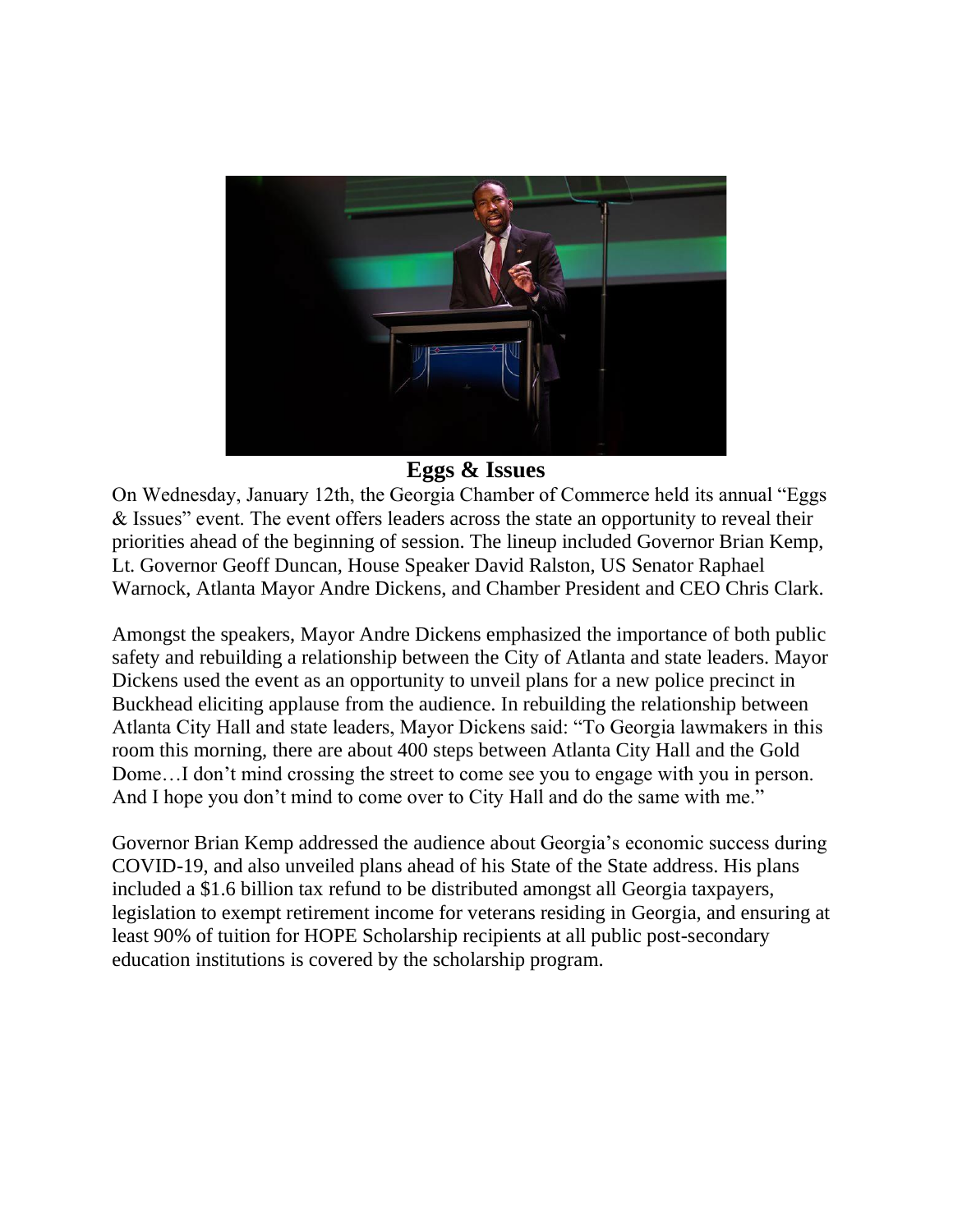

**2022 State of the State**

On Thursday January 13, 2022, Governor Brian Kemp delivered his 2022 State of the State address where he focused heavily on his budget proposals for the upcoming fiscal year and additional priorities he will be supporting this legislative session. Georgia plans to spend big in fiscal year 2023 due to conservative budgeting, the influx of federal funds and a high amount of dollars in the State's rainy day fund.

Below are some notable new budget items highlighted by the Governor:

- Final \$2,000 pay raise for teachers, assistant teachers, and pre-k teachers
- One-time pay supplement of \$2,000 for full time, state funded instructional staff, school support staff, and school administration
- One-time \$1,000 pay supplement for school bus drivers, nurses, nutrition workers, and part-time employees
- \$425 million to fully fund our schools and completely restore all austerity cuts to education funding that were made due to the pandemic
	- o The goal of this is to provide an additional \$1.4 billion in direct funding for our K-12 schools and invest more per student
- \$1 million in initial funding to the University System of Georgia to expand nursing programs for up to 500 students annually over 5 years and funding for our technical colleges partnered with Allied Health for up to 700 additional students yearly.
- \$2.5 million for 136 residency slots and allocate \$1 million to Mercer University to address rural physician shortages.
	- o The goal would be to add 1,300 additional healthcare practitioners to our state
- Almost \$28 million to allow for a 10% provider rate increase for all foster parents, relative caregivers, child caring institutions, and child placing agencies
- \$1,000 bonus to law enforcement and first responders across the state
- \$5,000 pay raise for state law enforcement and other state employees
- New funding for anti-gang unit in the Attorney General's office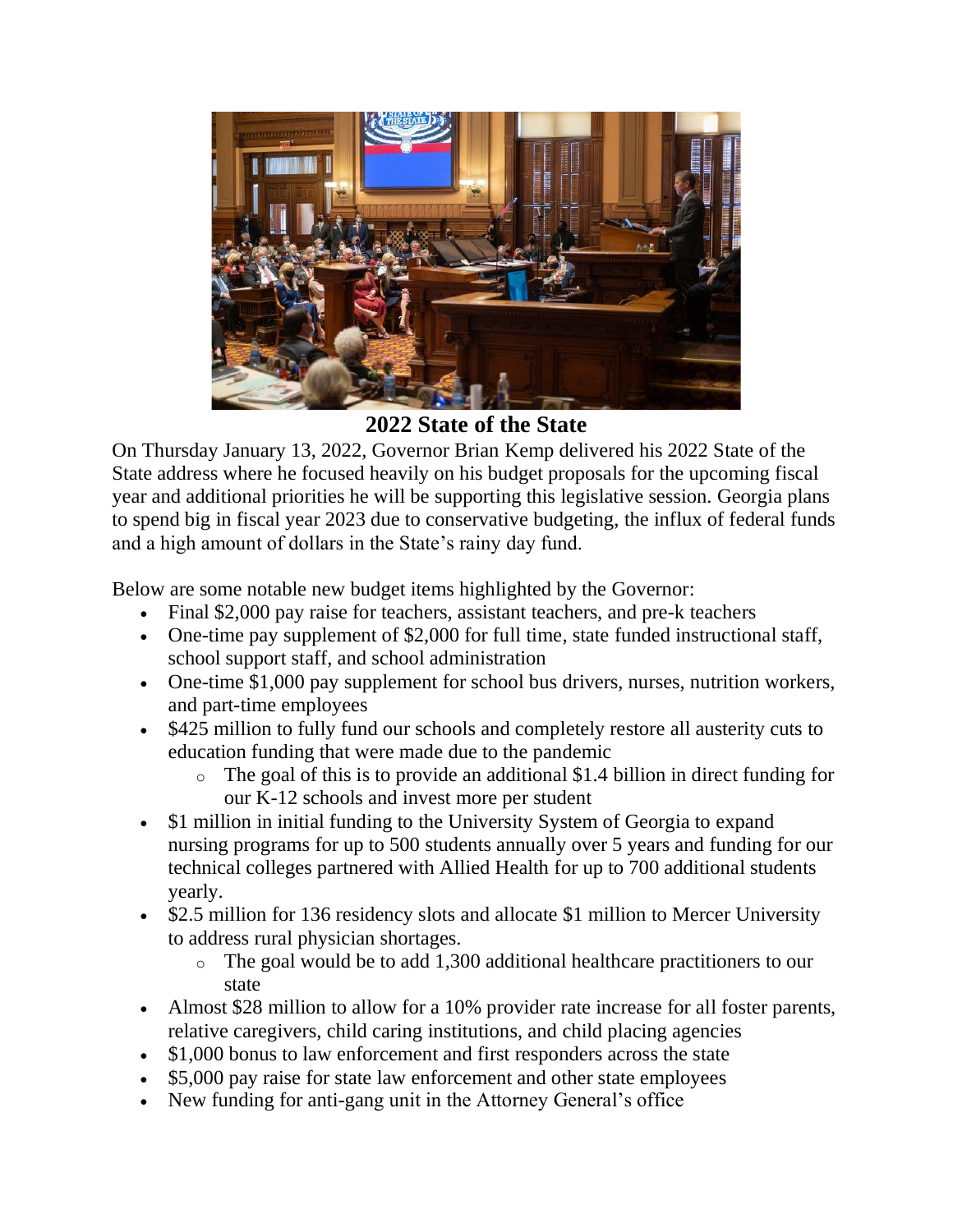• \$7 million to update GBI Crime Lab equipment and add 32 additional employees in the crime lab and medical examiner's office to increase volume

• \$3 million to support additional trooper classes for 75 new cadets this year Governor Kemp mentioned some very important legislative initiatives and other important issues he plans to push this year. These include:

- Legislation to remove the teaching of critical race theory in schools
- Parental bill of rights for education, fairness in school sports, and address obscene materials online and in our school libraries
- Supporting Constitutional Carry
- Technical College System Georgia to add law enforcement and criminal justice degrees to our high-demand initiatives.
	- $\circ$  This would provide free tuition for over 1,000 students looking to obtain these degrees
- Legislation to add human trafficking to the list of serious violent and sexual offenses that require a superior court judge to grant bail

You can read the Governor's entire State of the State Address [here.](https://gov.georgia.gov/press-releases/2022-01-13/governor-brian-p-kemps-2022-state-state-address) You can watch the address [here.](https://vimeo.com/665275955?embedded=true&source=vimeo_logo&owner=138794257)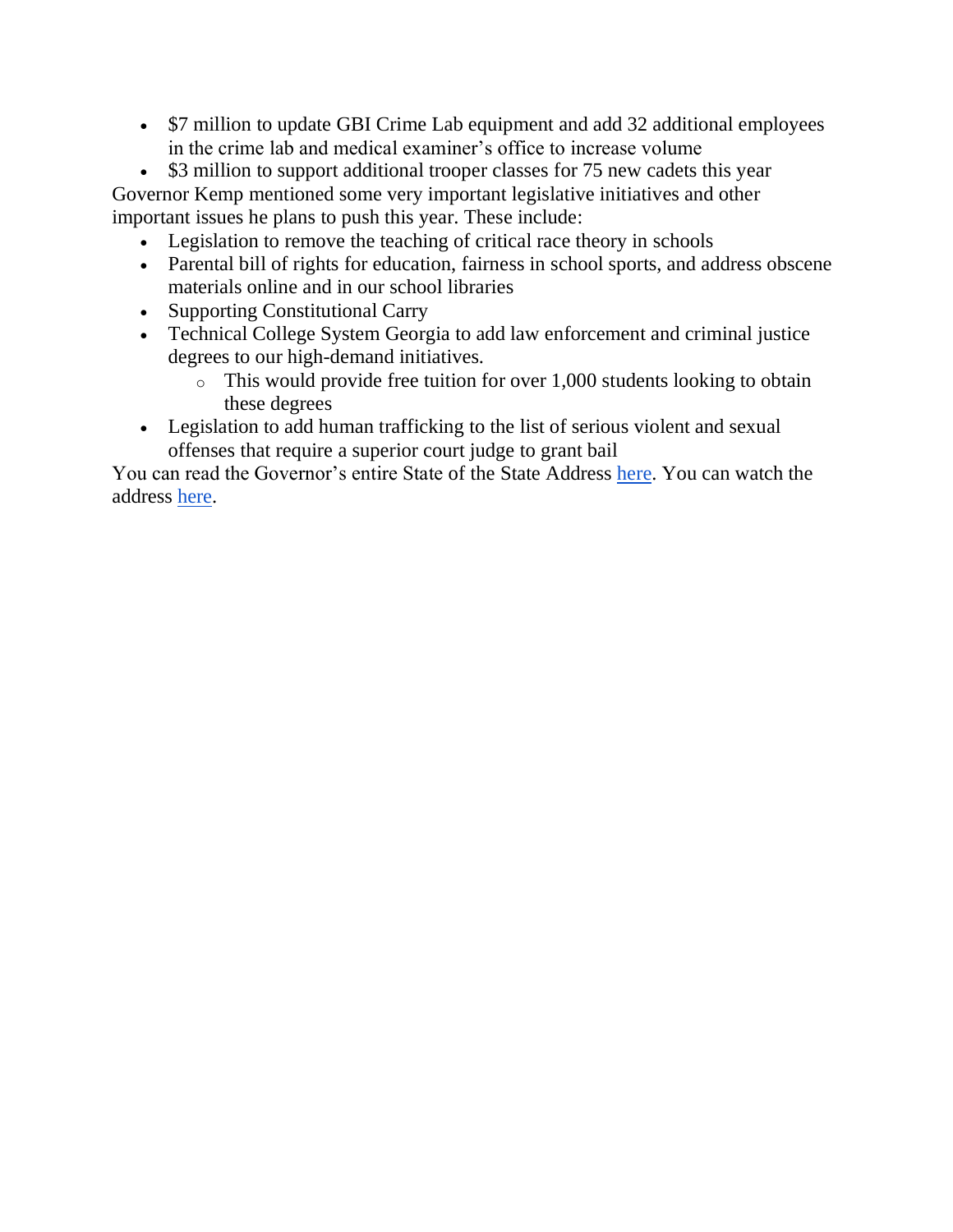

## **Budget Week**

Next week kicks off Budget Week where the Governor's Office, the Senate and House will come together to set the budget for the 2023 Fiscal Year. The Governor's Office has sent its recommendations for the 2023 Fiscal Year that can be [read here.](https://opb.georgia.gov/document/governors-budget-reports/afy-2022-and-fy-2023-governor-budget-report/download) The week consists largely of legislators listening to presentations by state departments and other entities that receive state funding. The week is also filled with meetings spearheaded by state leaders as they come to an agreement over what is allocated in the budget. Senator Blake Tillery, Chairman of Senate Appropriations is the key legislator on the Senate side, and Representative Terry England, Chairman of House Appropriations, is the key legislator on the House side. After each of the government bodies come to an agreement, the budget will be approved via a vote in both chambers, and signed by the Governor.

The state has seen record tax collections this past year producing a \$3.7 billion dollar surplus. Governor Kemp's proposal calls for spending a record setting \$30.2 billion dollars that includes policy initiatives of: \$5,000 salary increases for state employees, \$2,000 pay raises for teachers, income tax refunds of \$250 to single filers and \$500 to joint filers, and the first cost of living raise for state retirees in more than a decade, amongst other initiatives. Governor Kemp's proposed calls is up 11% from the 2022 Fiscal Year Budget he signed last May.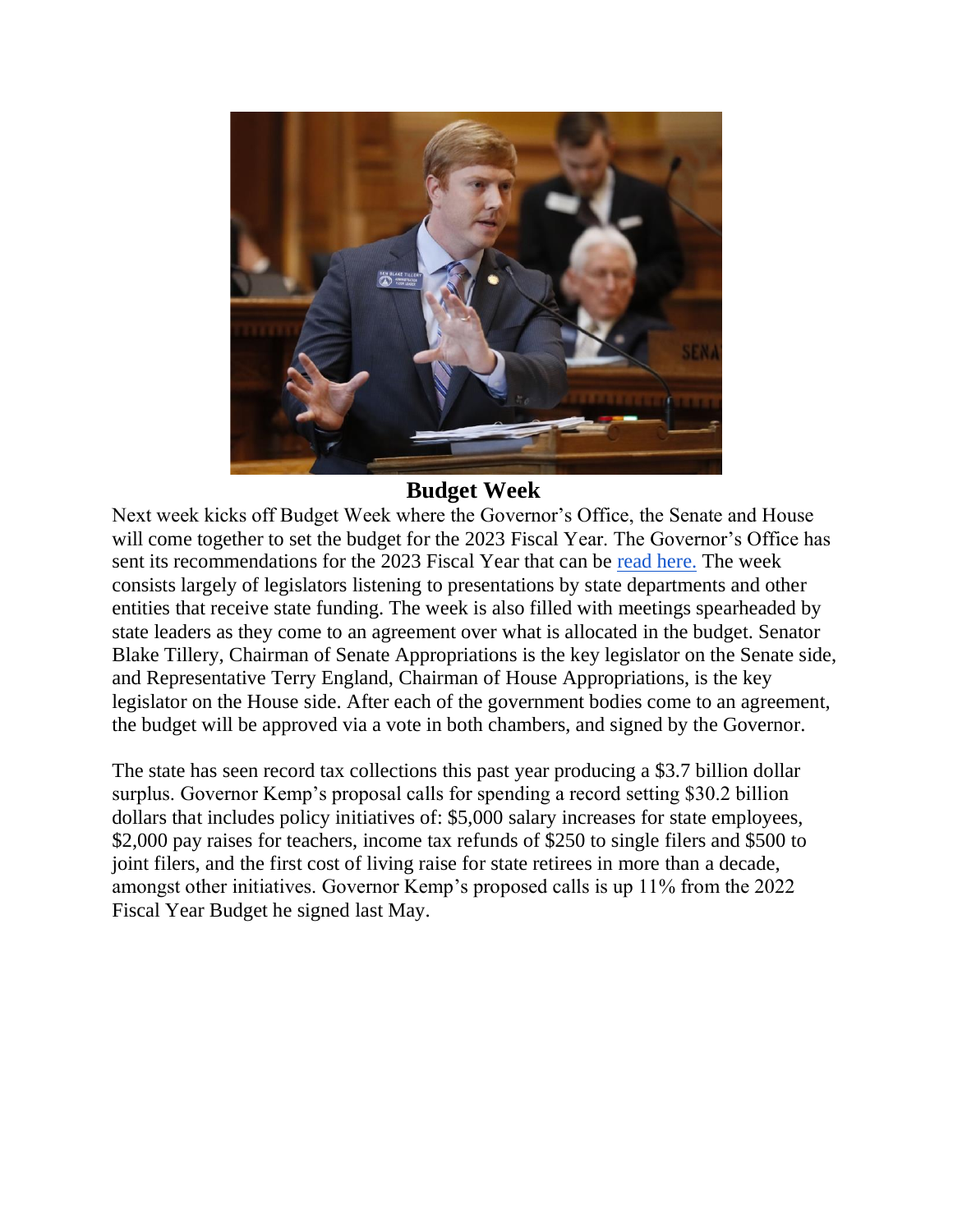### **Legislation**

HB 99 (Rep. Ron Stephens)- This bill would provide for access to employee toilet facilities in retail establishments. This bill is in the House Judiciary Committee.

HB 122 (Rep. John Corbett)- This bill will provide for the extension of deadlines for a manufacturers' sales tax exemption for concrete mixers. This bill was passed by the House Ways and Means Committee.

HB 147 (Rep. Heath Clark) - This bill would create a licensure by endorsement where a licensed professionals establishes residency in Georgia and (1) holds a current license to practice such occupation or profession issued by another state that was acquired prior to moving from another state and establishing residency in this state for which the training, experience, and testing are substantially similar in qualifications and scope to the requirements under this state to obtain a license; (2) is in good standing in such other state; and (3) passes any examination that may only be required to demonstrate knowledge of the laws and rules and regulations of this state specific to the practice of the profession, business, or trade for which such license by endorsement is being sought. The House read and referred to the Committee on Regulated Industries.

HB 435 (Rep. Victor Anderson)- This bill will provide for the exemption of certain contracts procured competitively by the state or organizations relating to contract and bidding requirements for public works. This bill failed to pass the Georgia House of Representatives 80-86, but was reconsidered with an amendment and passed. The Senate read and referred to the Governmental Oversight Committee.

HB 469 (Rep. Ron Stephens) - This bill would revise procedures, conditions, and limitations relating to tax credits for the rehabilitation of historic structures. This bill was passed by House Ways and Means. This bill passed the Georgia House of Representatives. The Senate read and referred to the Finance Committee where it was passed.

HB 476 (Rep. Dale Washburn) - This bill would create the Georgia Professional Engineers and Land Surveyors Board, an independent state agency attached to the Secretary of State for administrative purposes only. This bill passed the House Regulated Industries Committee, and was also passed by House Rules. This bill passed the Georgia House of Representatives 163-2. It also passed the Senate Committee on Regulated Industries and Committees.

HB 586 (Rep. Sam Watson) - This bill would extend the sunset date for the exemption for projects of regional significance regarding sales and use tax. This bill passed out of House Ways and Means and was passed by the House. The Senate read and referred to the Finance Committee where it was passed.